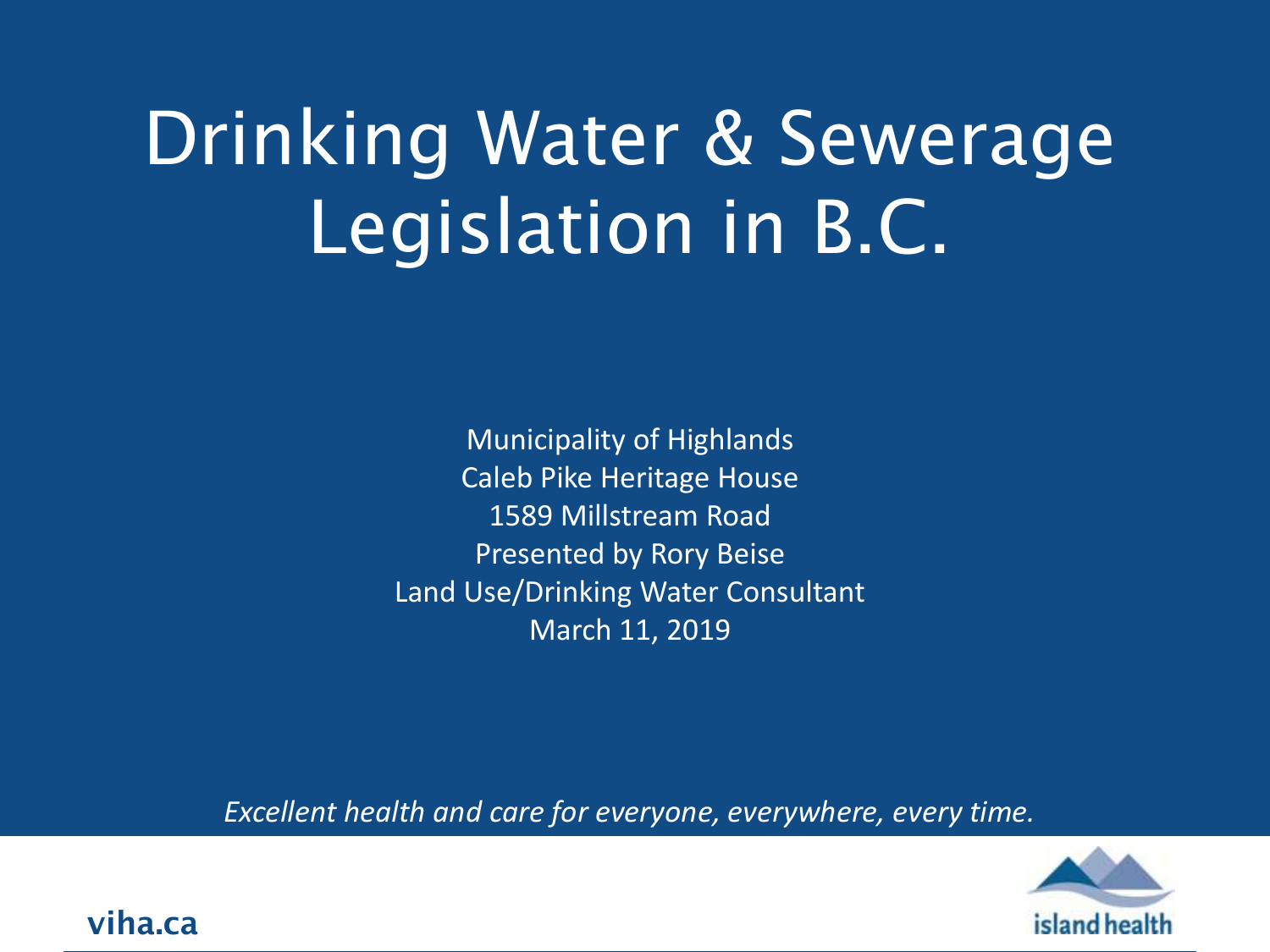#### Overview

- Legislation
- Island Health Role
- Sewerage
- Drinking Water
- Questions
- Scenarios
- Resources

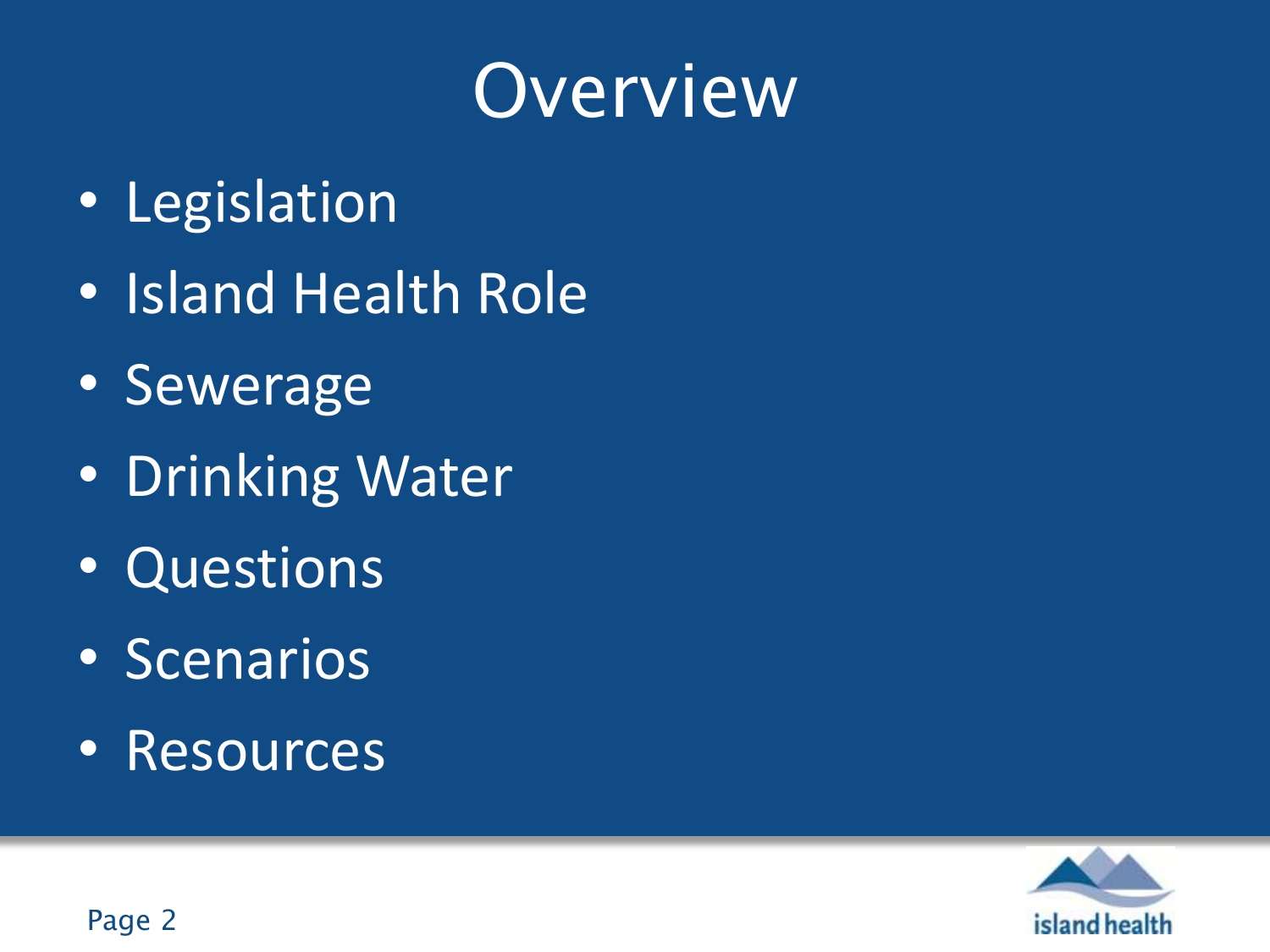# Legislation

- *Public Health Act* (PHA)
	- Sewerage System Regulation (SSR)
	- Health Hazards Regulation (HHR)

• Drinking Water Protection Act (DWPA) – Drinking Water Protection Regulation (DWPR)

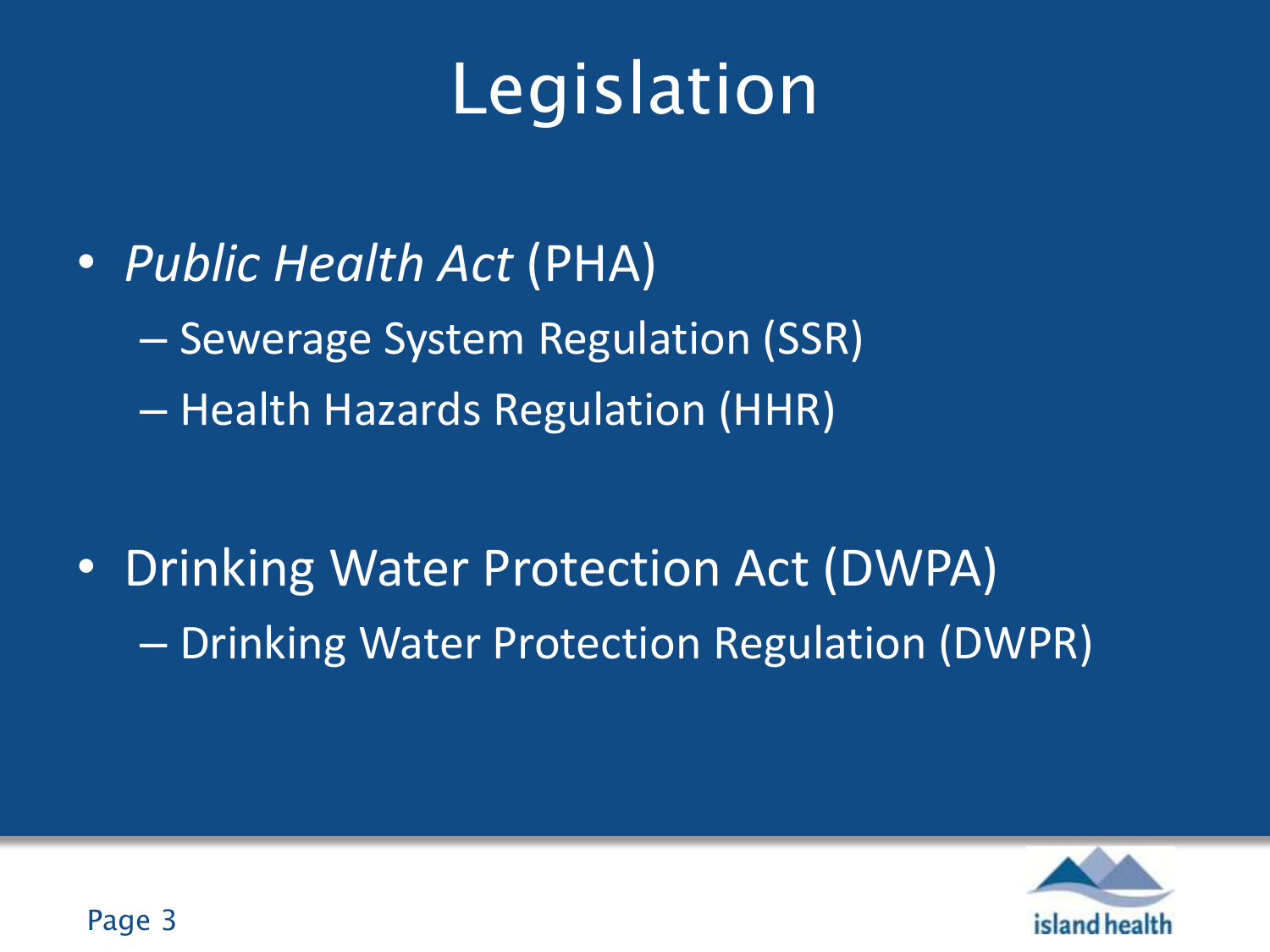#### Sewerage:

- Enforce the requirements of the SSR
- Issue Permits for Holding Tanks
- Address health hazards through progressive enforcement
- Filing registry for required sewerage documentation from Authorized Person (AP)

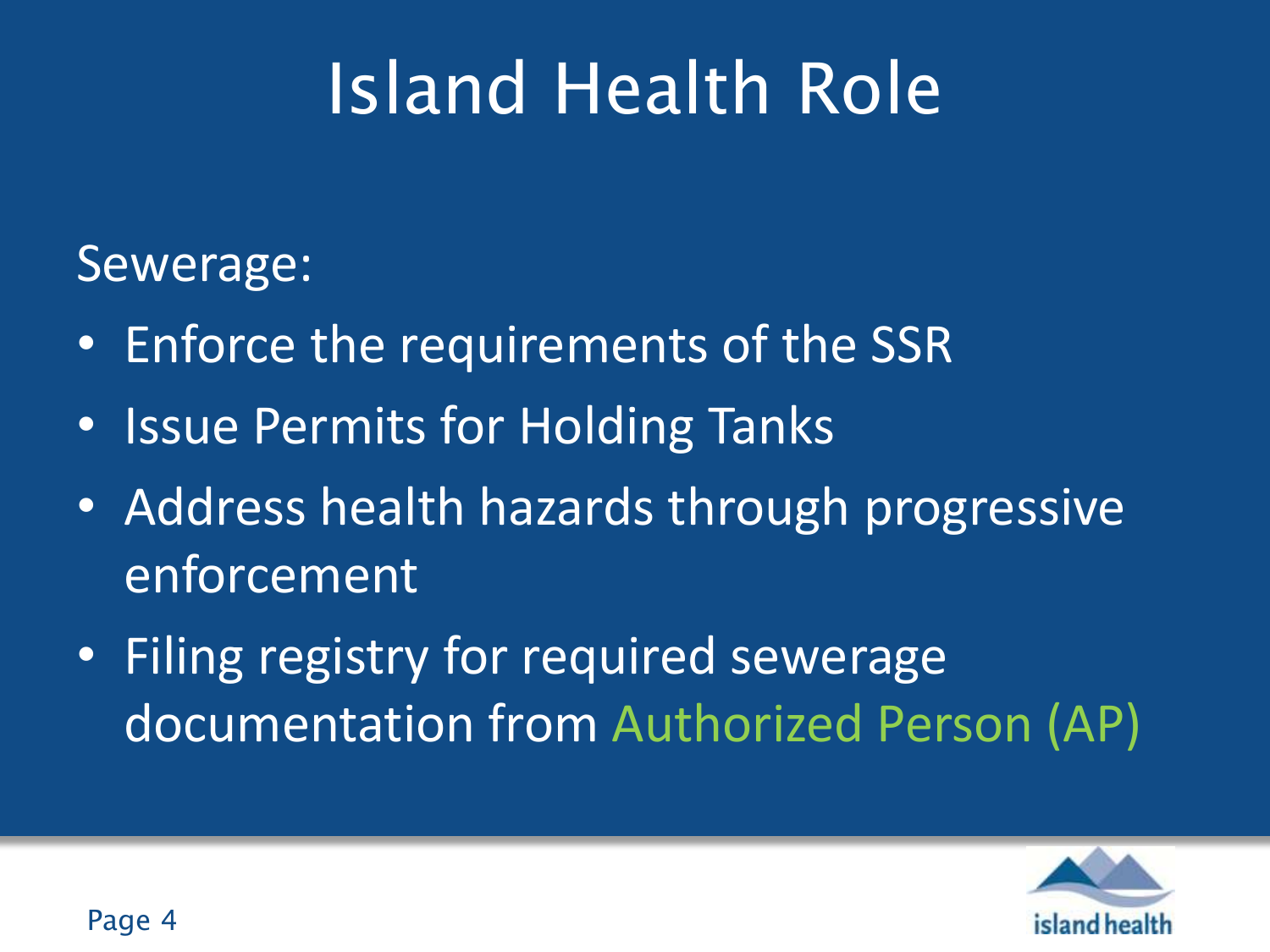Drinking Water Systems:

- Enforce the requirements of the DWPA/DWPR
- Address drinking water health hazards through progressive enforcement
- Issue required construction and operating permits to water supply systems
- Ensure water suppliers provide potable water

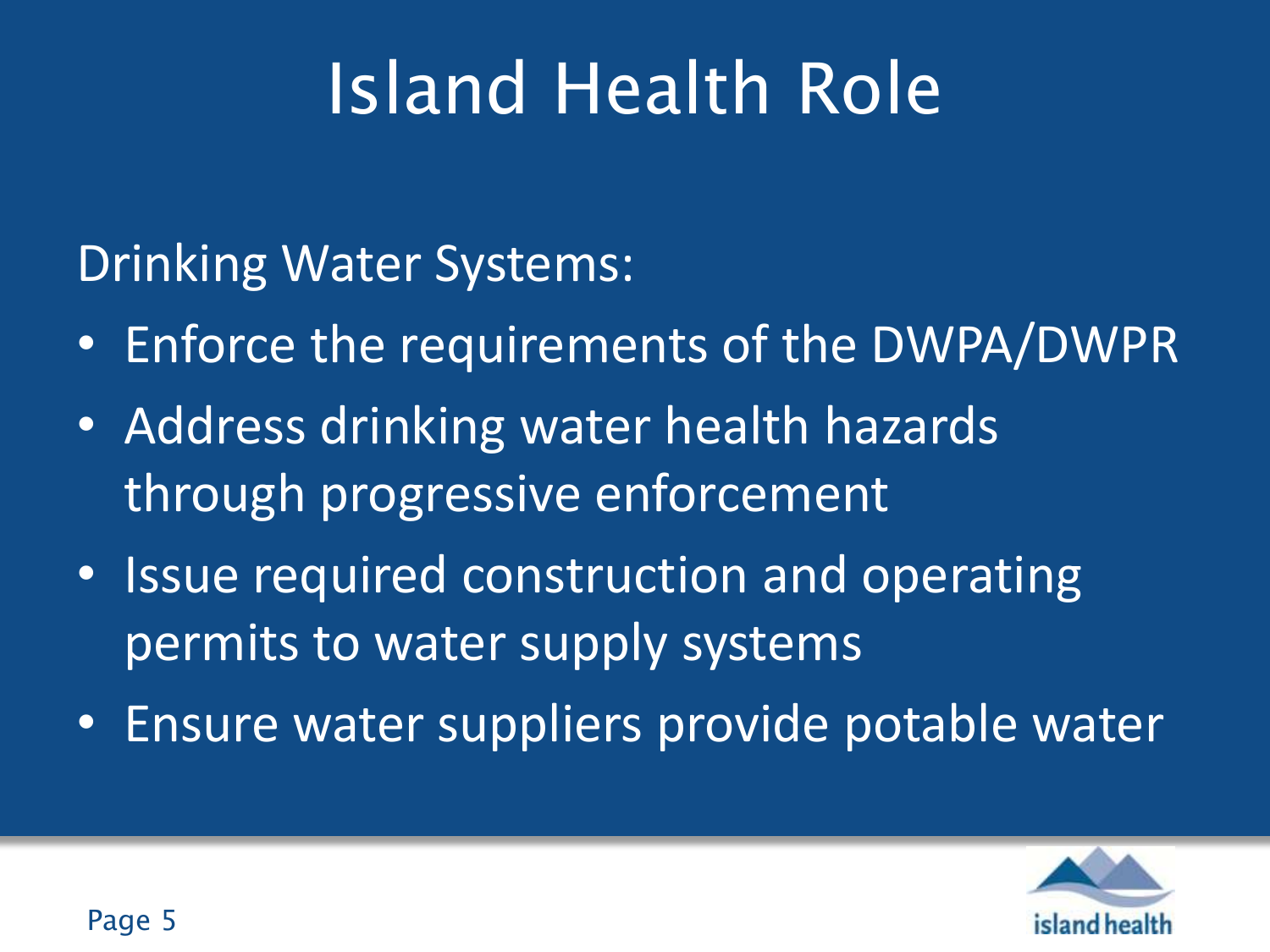#### Health Hazards:

- Discharge of sewage onto ground or into a body of water.
- Constructing a sewerage system within 30 meters of a domestic well (unless a professional allows)
- Contamination of a drinking water source/system
- Operating a well within 30 meters of a source of contamination
- A condition, a thing or activity that endangers public health

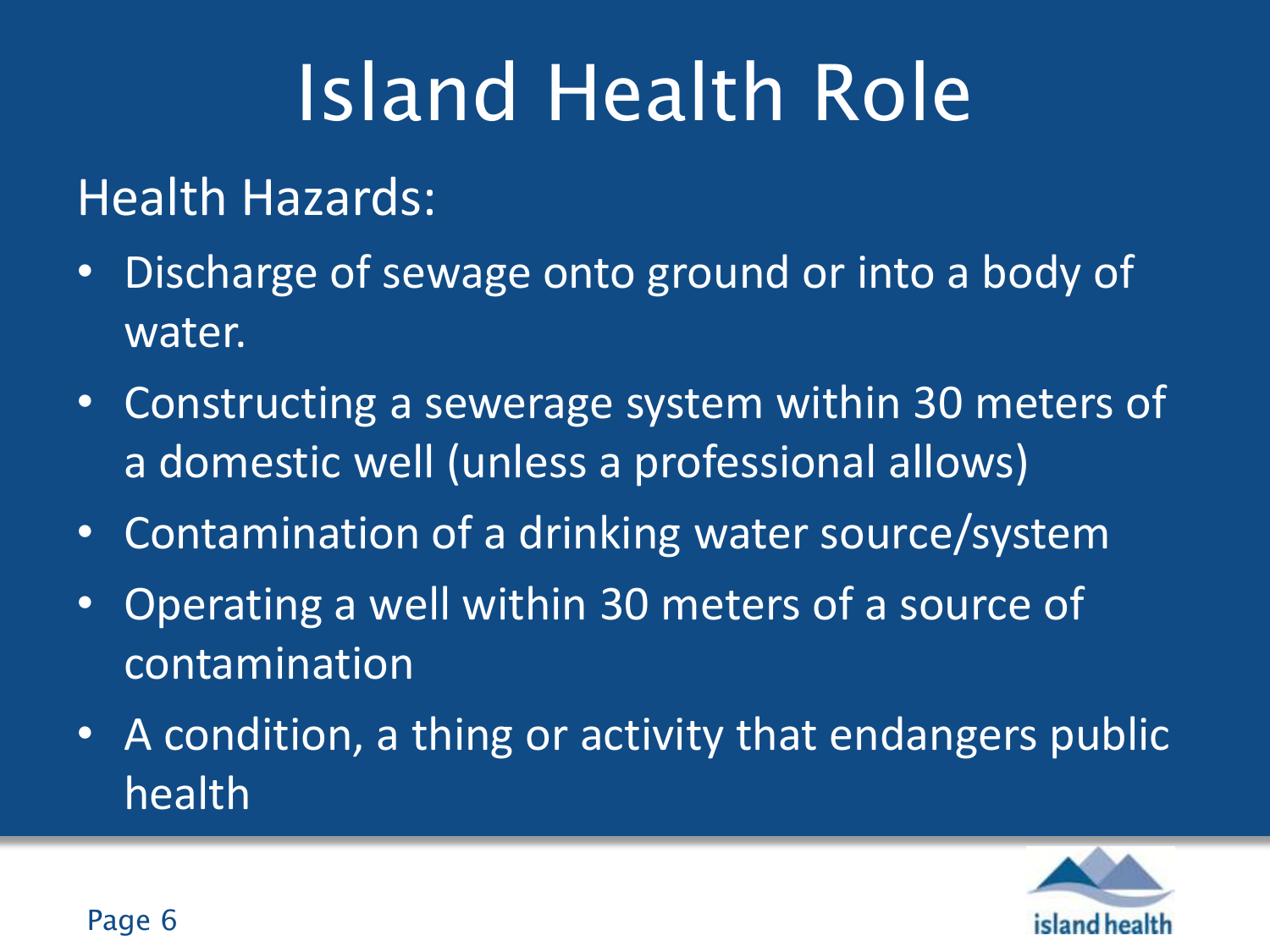Sewerage:

- EHO's can use progressive enforcement for non-compliances with SSR such as: Construction without proper qualifications
	- Constructs, or failing to maintain, a sewerage system in a manner that causes a health hazard
	- Failure to comply with a requirement or an Order
	- Operates a holding tank or sewerage system without permit or certification

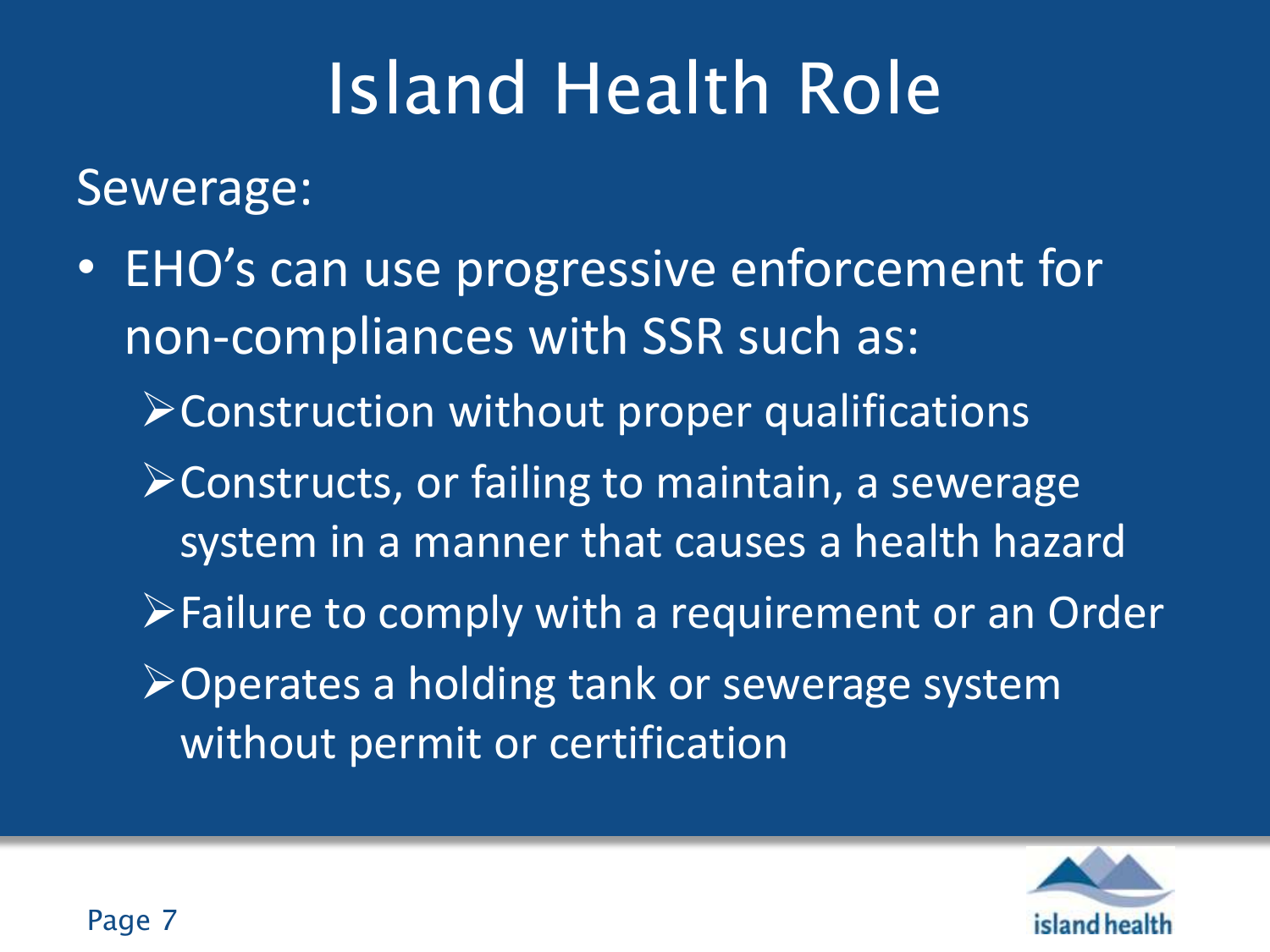## **Sewerage**

- The **owner** of every parcel on which a structure is constructed or located **must** ensure that all domestic sewage is discharged into:
	- Public Sewer
	- Sewage Holding Tank
	- Sewerage System constructed and maintained as per Part 3 of the SSR

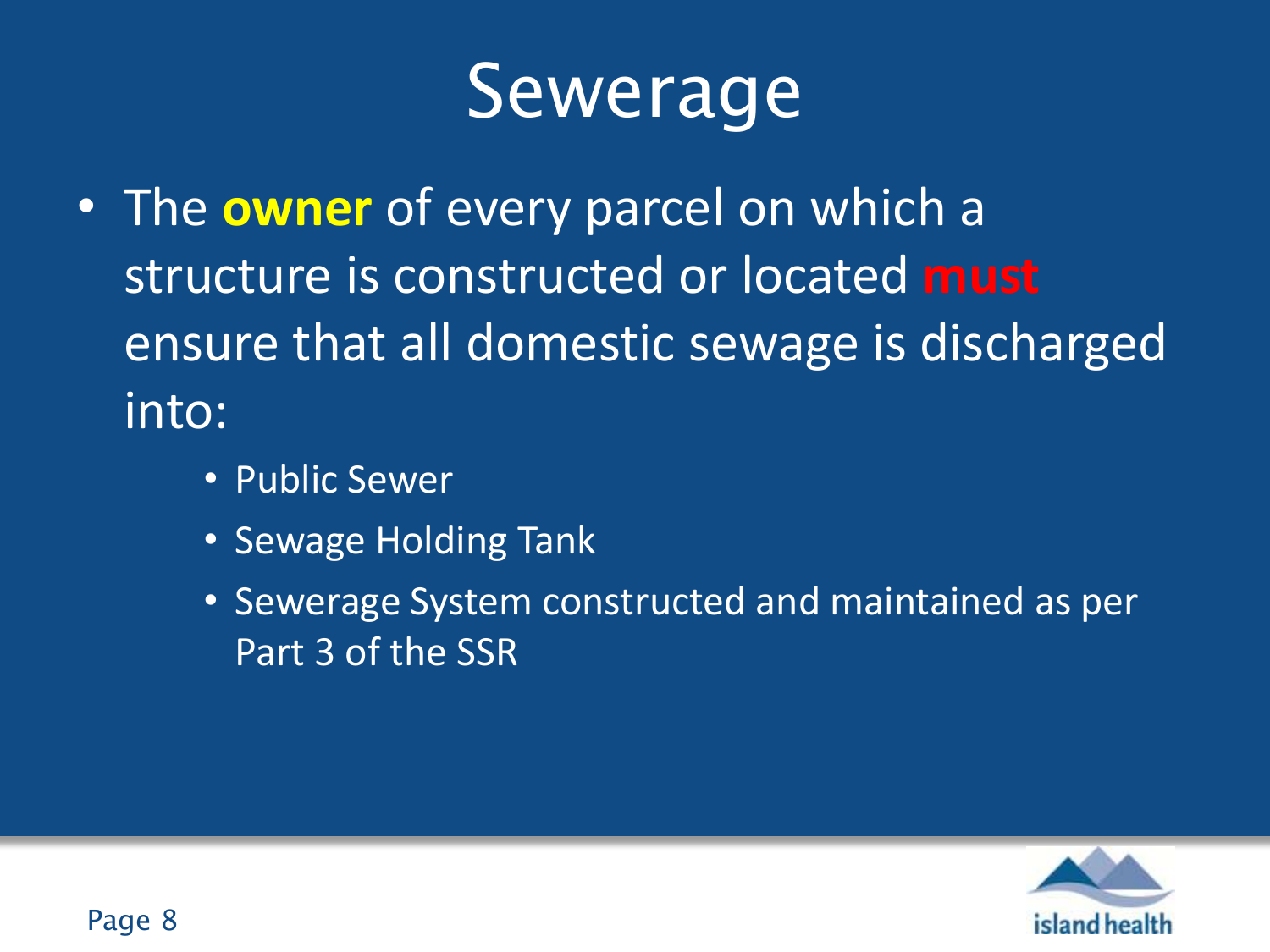## Sewerage

- A person **must not** construct or maintain a sewerage system unless they are qualified as an AP or supervised by an AP
- AP's must file with Island Health documentation before construction
- AP's must certify sewerage construction with Island Health
- Owners must maintain sewerage system (requires AP or supervision by AP)

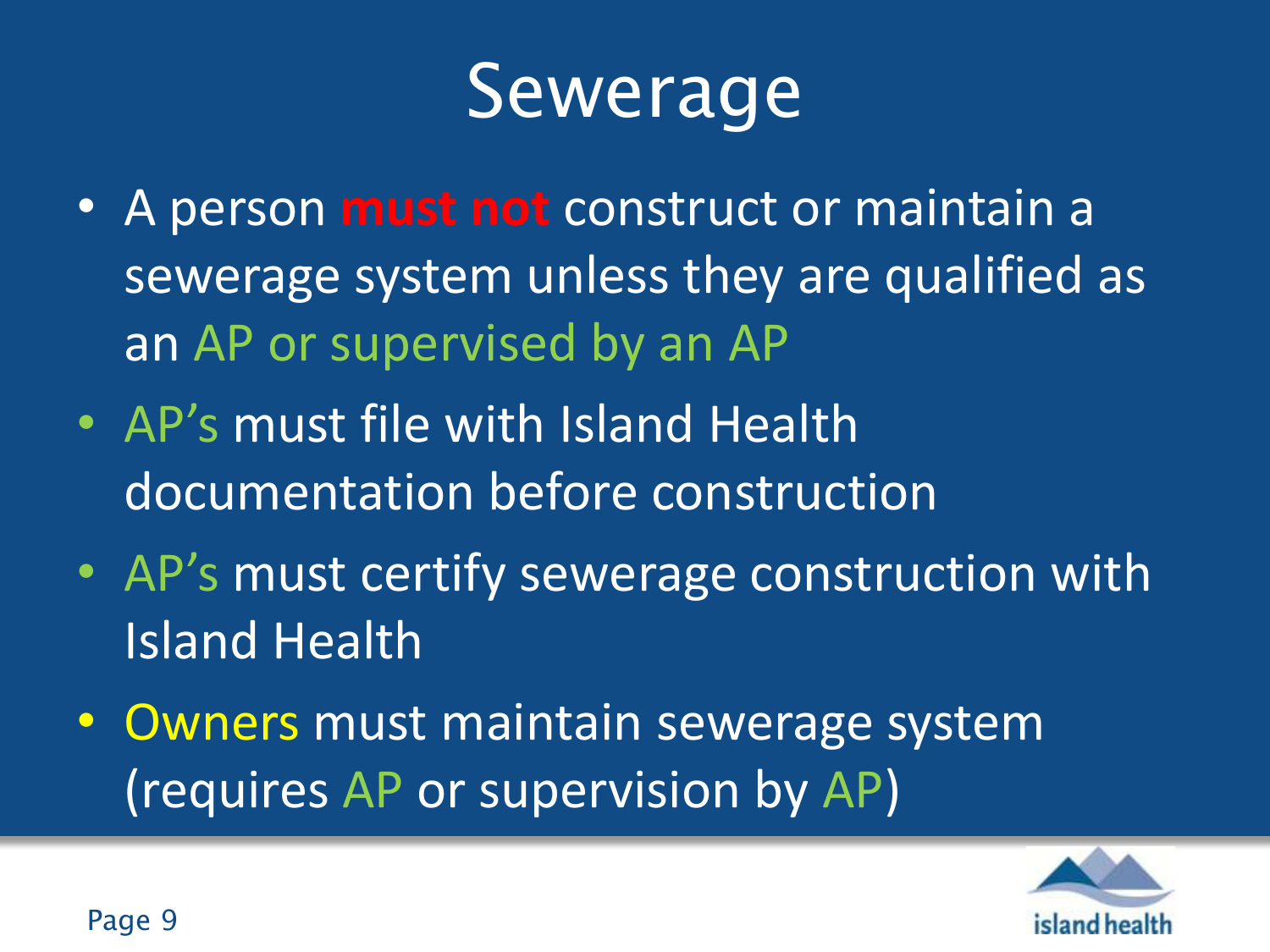#### Sewerage

#### Authorized Persons:

#### 1. Registered Onsite Wastewater Practitioner (ROWP)

- Type 1 or 2 systems
- 9,100 L/Day
- 2. Professionals (P. Eng)
	- Type 3 systems (and Type 1 & 2)
	- 22,699 L/Day



Page 10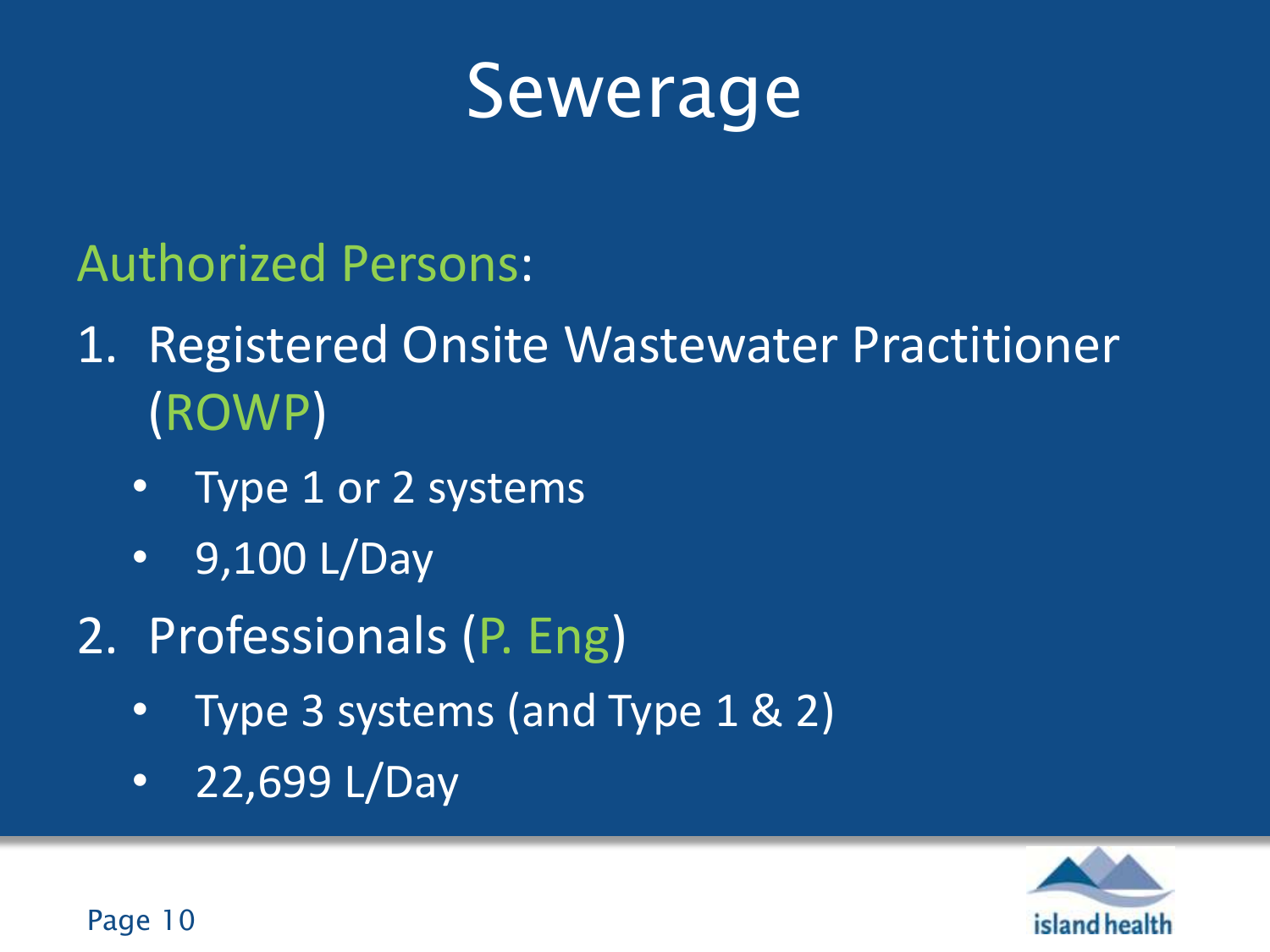# Drinking Water

- DWPA/DWPR applies to all water supply systems other than "one single-family residence".
- Water suppliers (WS) are required to obtain operating permits from Island Health and **must** provide potable water to users at all times.
- Landlords **must** provide tenants with potable water.

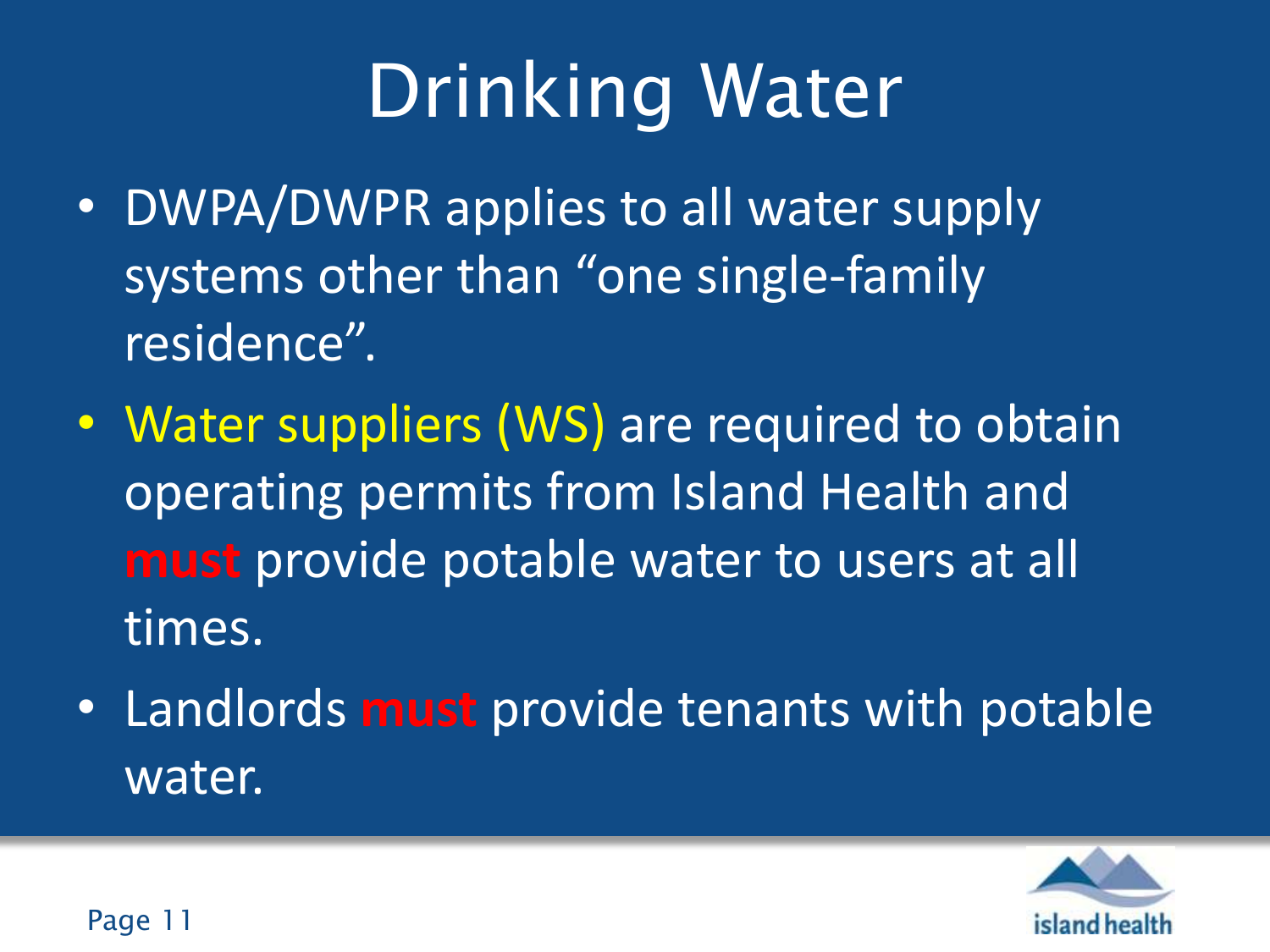# Drinking Water

#### Water Suppliers:

- Are Liable
- Must have construction and operate permits
- Must meet treatment objectives
- Must monitor & protect source/supply
- Must have ERP's and AR's
- Must have certified Operators

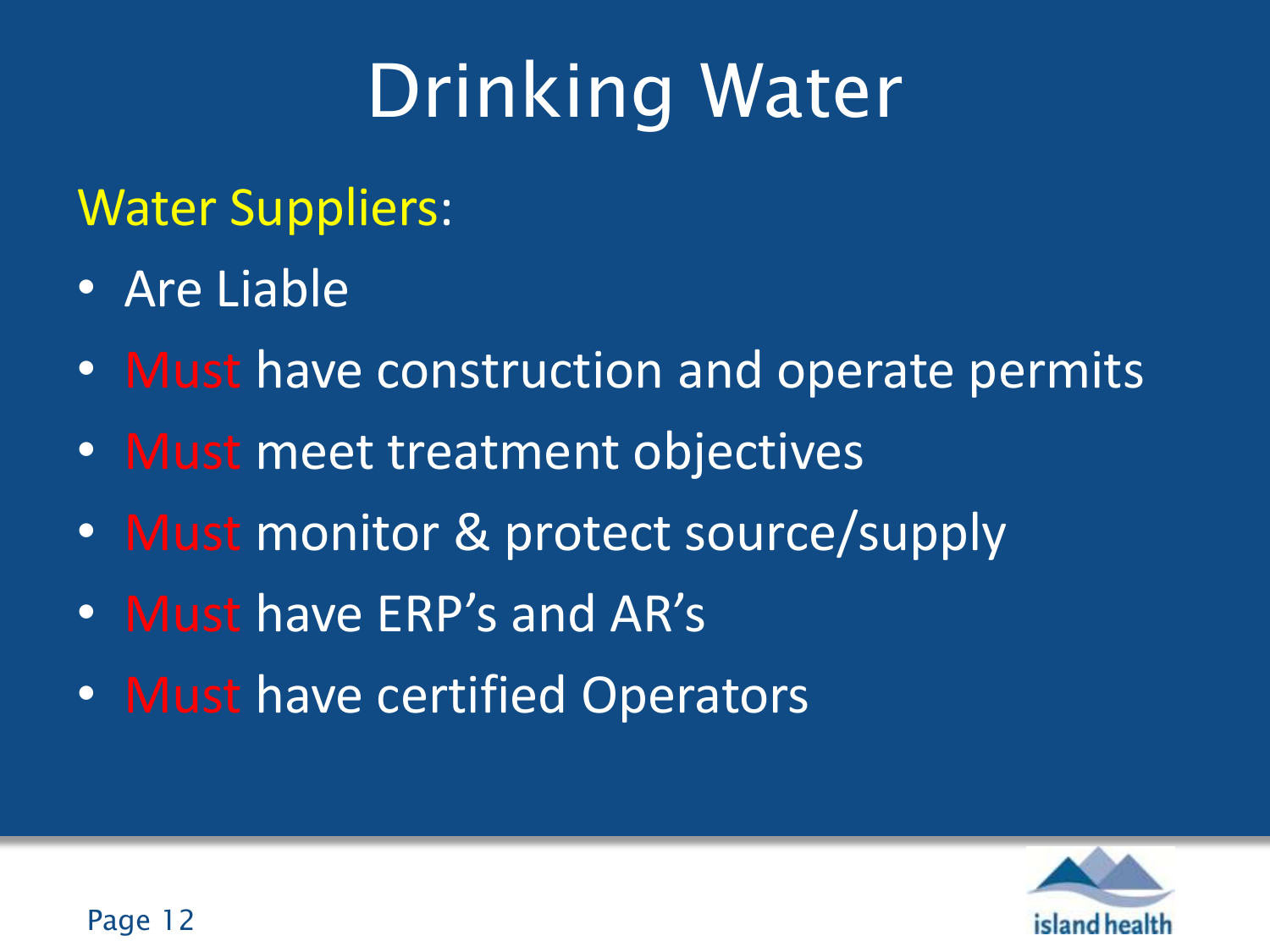## Questions (Water/Well)

- 1. In practice, what number of connections to a water system is Island Health actually following through on treating as a Small Water System? Is there gap between the number stipulated in the DWPR versus the number that Island Health concerns themselves with?
	- Island Health will deal with any water supply systems that serve more than "one single-family residence" as we are made aware of them. There are no gaps.
- 2. If a house were to have a main residence and two suites (or combination of suites and accessory dwelling units), would Island Health require the water system owner to file weekly or monthly water tests?
	- This would be considered a water supply system and have to meet all the requirements of the DWPA/DWPR, therefor the minimum monthly bacteriological testing would be 4 samples per month.
- 3. When the owner of a single family dwelling that uses a domestic well for potable water constructs a second dwelling on that same property and splits the water line to provide domestic water from that same domestic well to the secondary dwelling does that action require some level of government approval?
	- Yes. This would be considered a water supply system and have to meet all the requirements of the DWPA/DWPR.

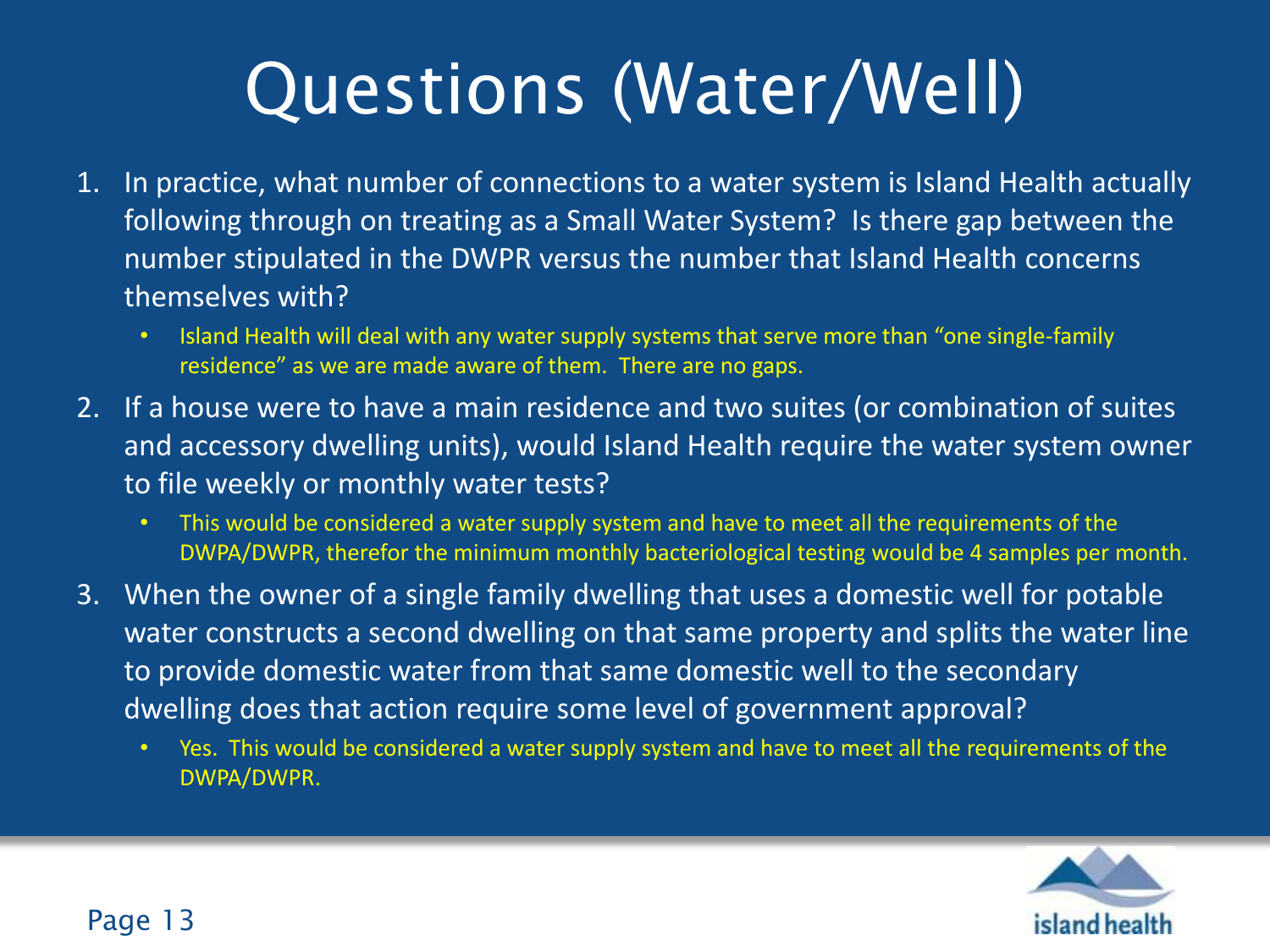## Questions

#### Continued

3. And, if that action does then what level of government or service would approve it?

- Island Health Drinking Water Officers (DWO's) issue the required construction and operating permits for water supply systems.
- And further, who enforces such as requirement?
	- Island Health DWO's.

 And, how and who ensures that there is sufficient domestic potable well water to provide to both homes?

- It is the water system owners responsibility to ensure water is potable, but this would be monitored and enforced by Island Health DWO's.
- Water quantity, or water usage, is governed under the *Water Sustainability Act* (WSA), which is governed by the Province under Forests, Lands, Natural Resource Operations & Rural Development (FLNRO). Water system owner would be required to obtain license from this office.

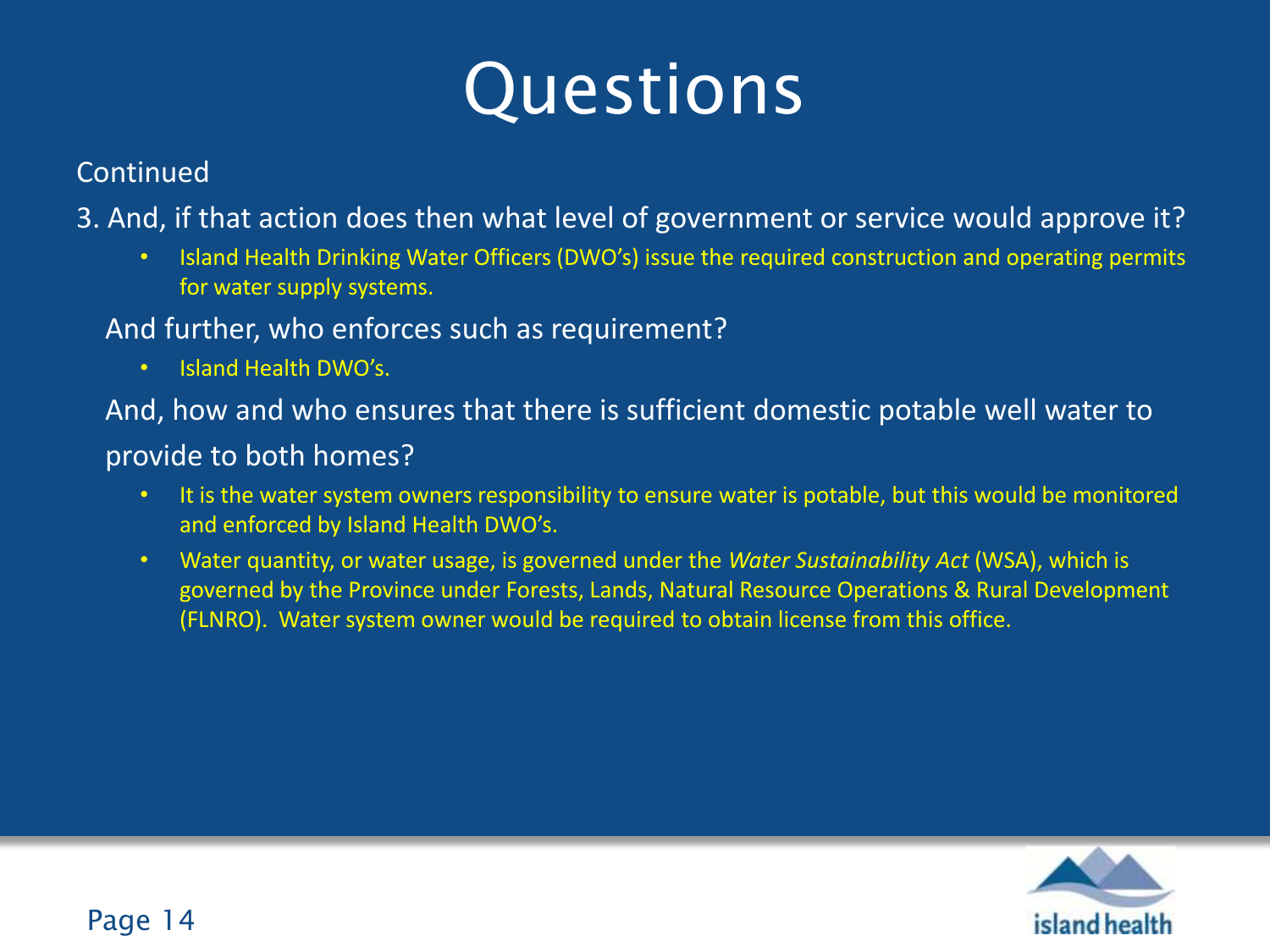# Questions (Sewerage)

- 1. The Manual of Composting Toilets and Greywater Practice, has initiated the design of sewerage systems allowing these in 2016. If the Daily Design Flow of two or three units fall below the 9600L/day, can these units share a singular processor and grey water system if designed and filed as per the SSR?
	- Provided an AP files and certifies with Island Health yes.
- 2. If a single family dwelling has a septic tank and field and the owner constructs another dwelling on the same property can both of the dwellings utilize the same septic system?
	- Provided an AP files and certifies with Island Health yes.
- 3. What if the original home's septic field was constructed for the capacity of only 1 single family dwelling? Is there anything different that must occur then for septic approval? And, if so, who or what area would provide enforcement?
	- Owner must get an AP to file and certify with Island Health.
	- Onus is on owner to comply with the law, however if need a building permit is required documentation from AP filed with Island Health will be faxed to Highlands.
	- If illegal work is done (that does not include AP) EHO can take progressive enforcement to owner.

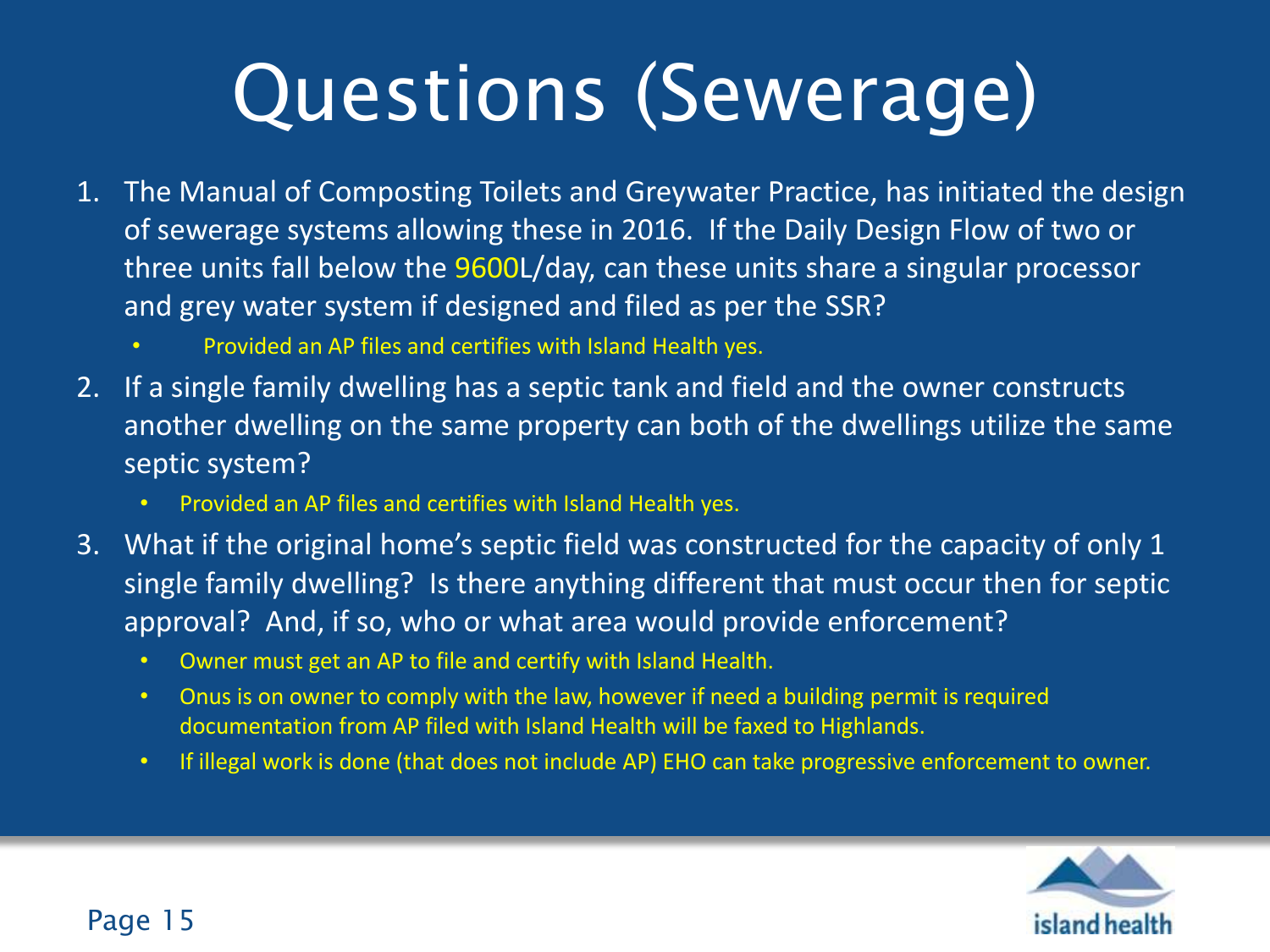## Questions (Sewerage)

- 4. In respect to location(s) of septic tanks and fields on a private residential lot does Island Health require the property owner to map out its proposed location? And, if so what environmental factors and or boundaries does Island Health consider in their approvals?
	- If construction is being done on a sewerage system then an AP must submit an "as built" drawing of sewerage system with Letter of Certification (LOC).
	- Island Health does not approve sewerage systems. Our office is a filing registry for AP's and our EHO's enforce the regulatory requirements of the SSR.
	- The only legal setback in the SSR is that a sewerage system cannot be constructed within 30 meters of a well used for domestic purposes, however the 30 meter setback can be reduced if a professional competent in the area of hydrogeology submits a report (with the filing/ROSS) that the construction of the sewerage system will not likely cause a health hazard.
	- ROWP's have to follow the setbacks laid out in the Standard Practice Manual Version 3 (as per their professional organization ASTTBC), however P. Eng's do not have to adhere to any setbacks.
- 5. Does Island Health physically visit these private properties to ensure accuracy?
	- No. Island Health EHO's would only come onsite when complaints are registered. EHO's will address health hazards and take the necessary action to correct them.

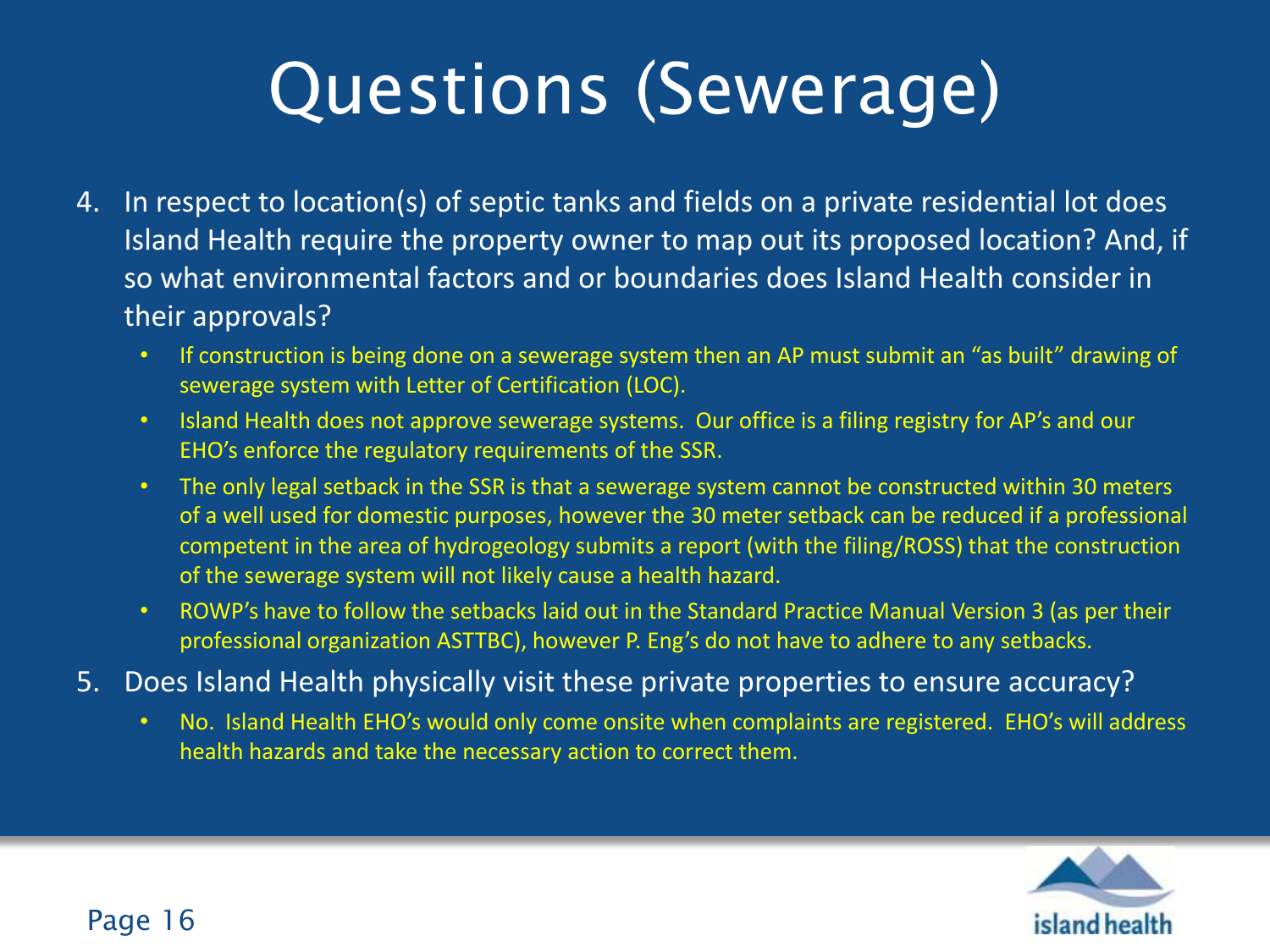# Questions (Sewerage)

- 6. What is Island Health's role in permitting the following?
	- Island Health does not permit sewerage systems. We are a filing registry for the necessary documentation from AP's.
	- a) An Accessory Dwelling Unit with a compost toilet and/or grey water system designed and installed as per the SSR (Sewerage System Regulation).
		- AP must file and certify sewerage system (all aspects of sewerage system: composting toilet and/or grey water system) with Island Health.
	- b) An Accessory Dwelling Unit with rain water harvesting installed as per the Drinking Water Protection Regulation?
		- This question does not make sense.
	- c) If there are two or more dwellings that share any of these systems, how does this change (i.e. what is the threshold with respect to number of dwellings or volumes)?
		- If two or more dwellings share a sewerage system that is fine provided it has been constructed in accordance with the SSR. If they are not on the same physical lot then easements would be necessary to allow access onto another property.
		- A water supply system that serves more than one-single family residence needs to meet all of the requirements of the DWPA/DWPR.

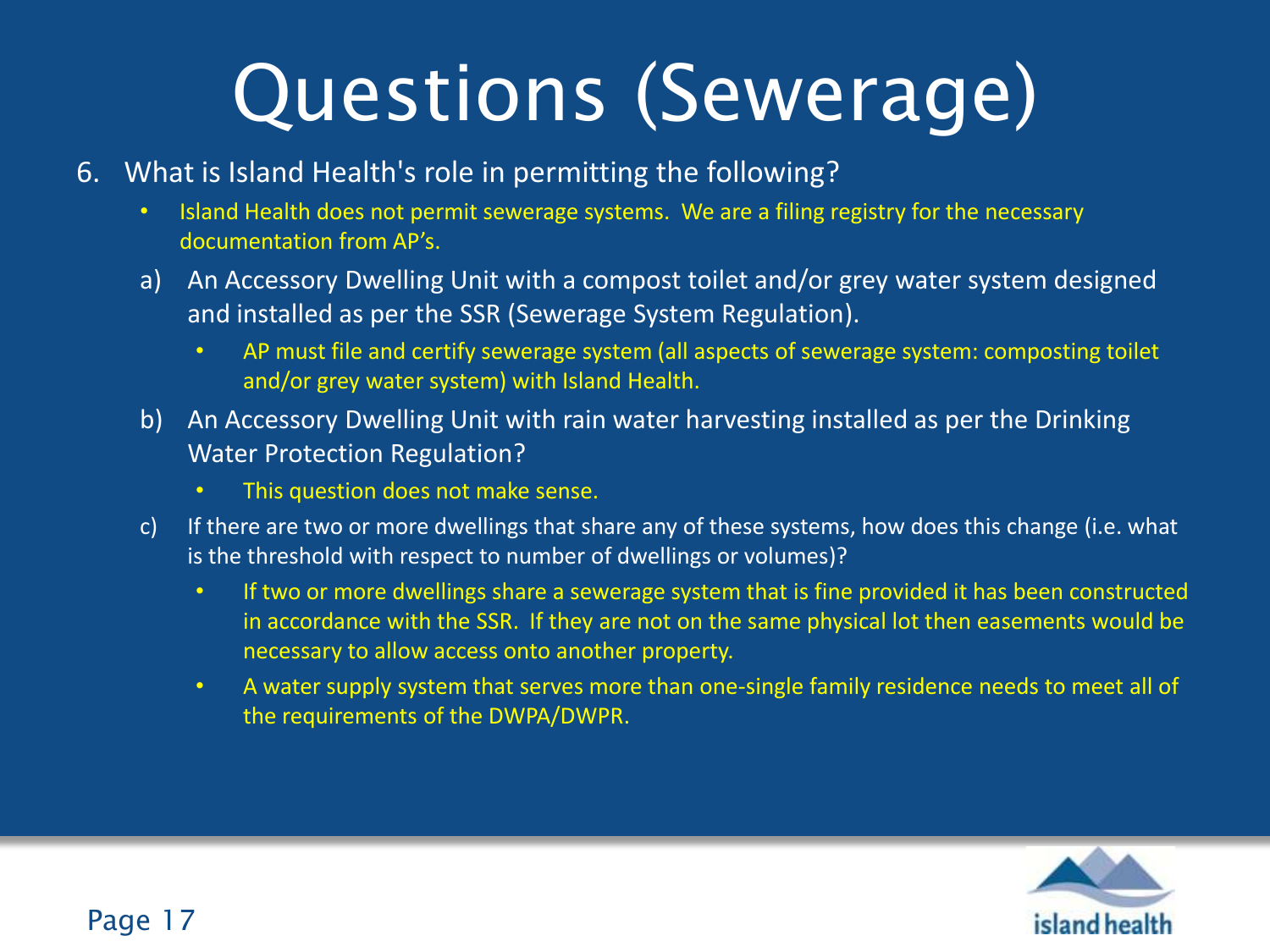### Scenarios (Sewerage)

- Any construction or maintenance must be done by an AP or supervised by an AP.
- This includes composting toilets.
- This includes adding living space to an existing house or adding accessory buildings.
- AP's must file and certify with Island Health
- Island Health deals with complaints and health hazards

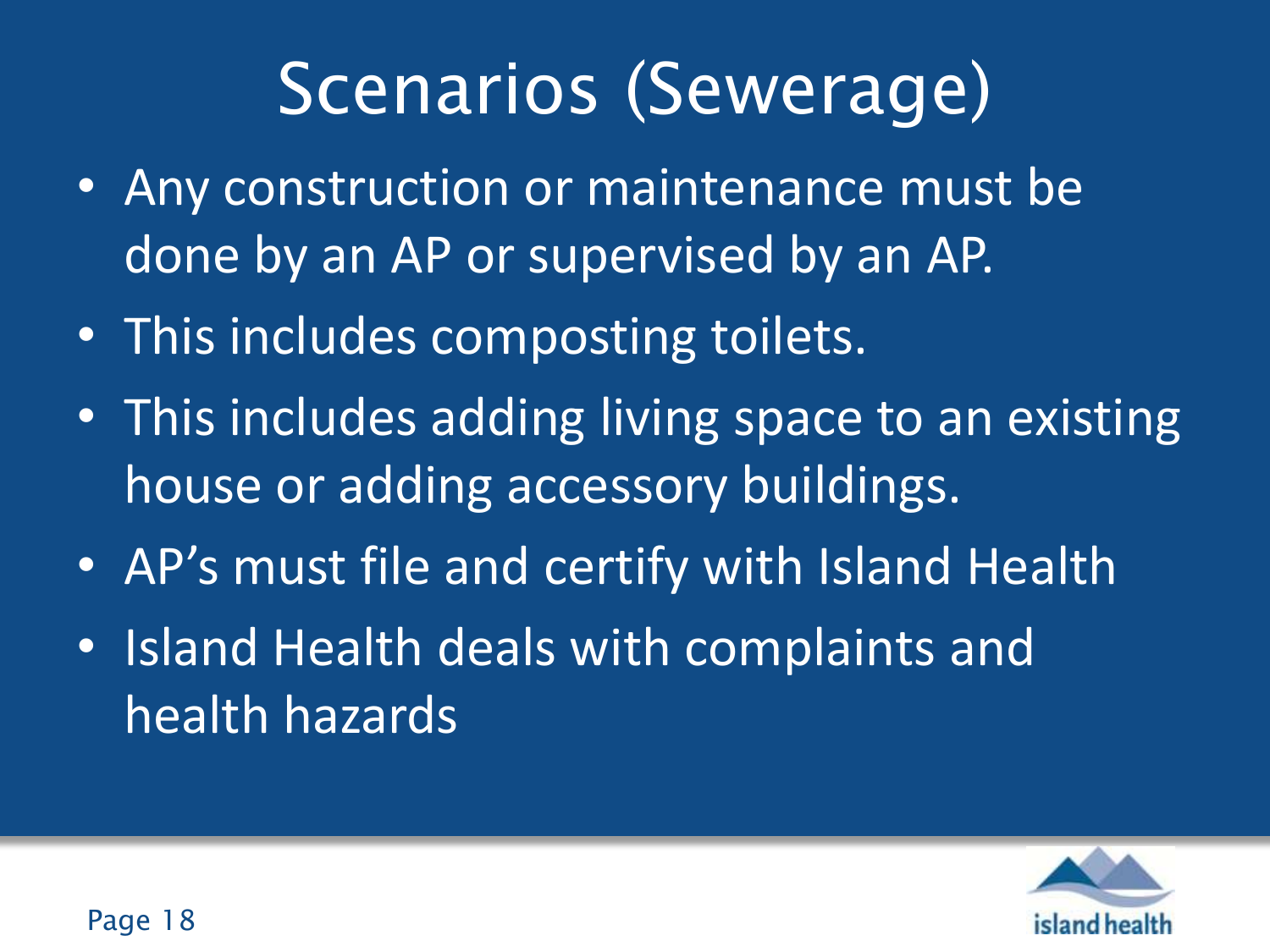# Scenarios (Water)

- One single-family residence using a single water source/supply is exempt.
- Being exempt this could be any source of water (surface, ground or even rainwater).
- Landlords are required to provide their tenants with potable water.
- Water quality would have to meet prescribed standards, but does not require permits from Island Health.

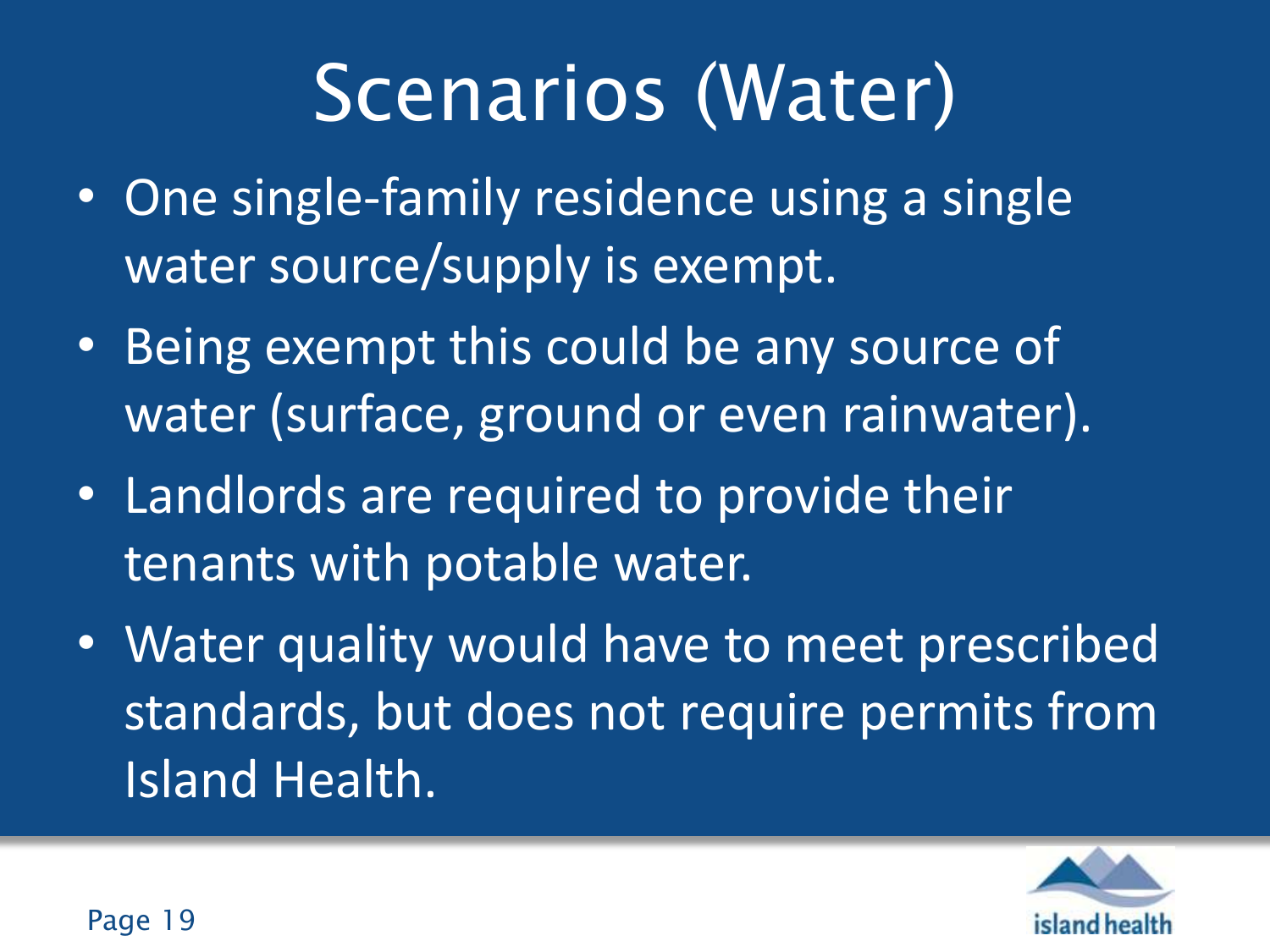#### Scenarios (Water)

- Landlords renting one single-family residence to one single-family would need to provide potable water, but be exempt from permits.
- Potable water is defined as meeting prescribed standards.
- If the house has two separate suites in the house and is rented to two separate families then this would be considered a water supply system and would need to comply with DWPA.

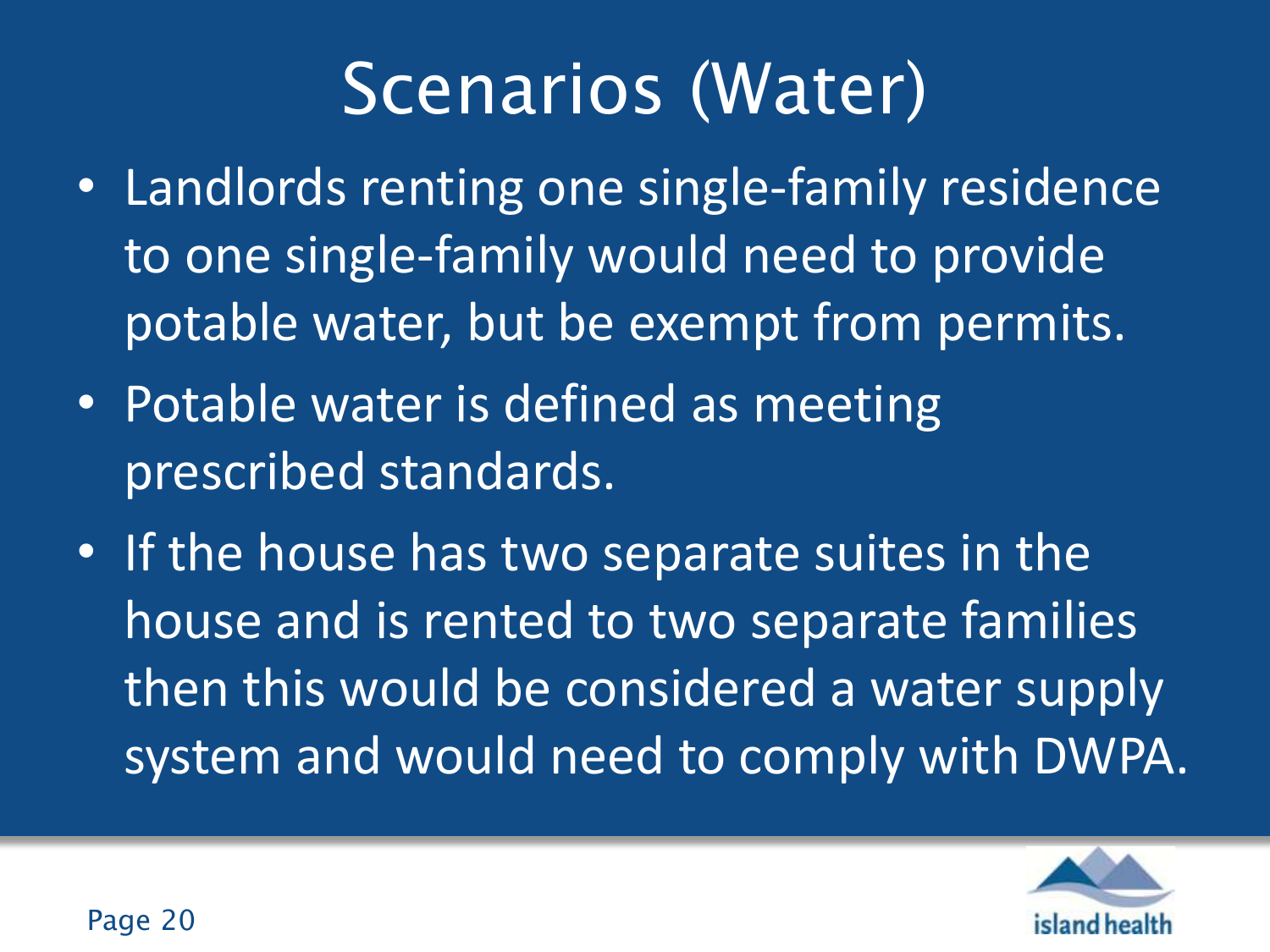# Scenarios (Water)

- A water supply serving more than one singlefamily residence requires compliance:
	- Accessory dwellings
	- B & B's
	- Business's
	- Community Centers (Caleb Pike Heritage House)
	- Government Offices
	- Recreational Facilities
	- Food Premises

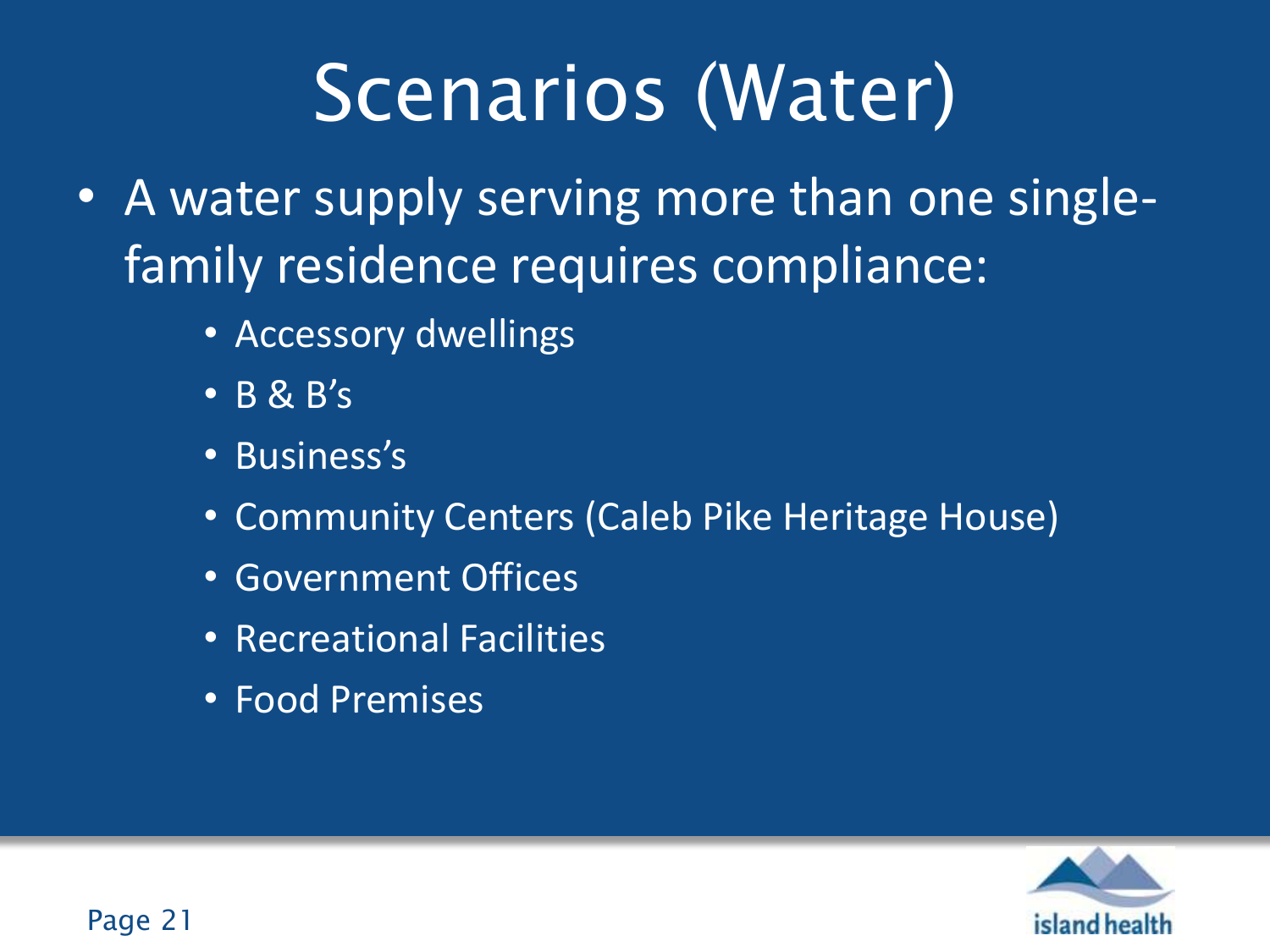### Scenarios (Rainwater)

- Exempt or non-potable use (toilets or irrigation)
- DWO's assess sources against treatment objectives (which are set by the province)
- MOH has surface & ground water treatment objectives, but currently none for rainwater
- MOH is currently researching treatment objectives for rainwater

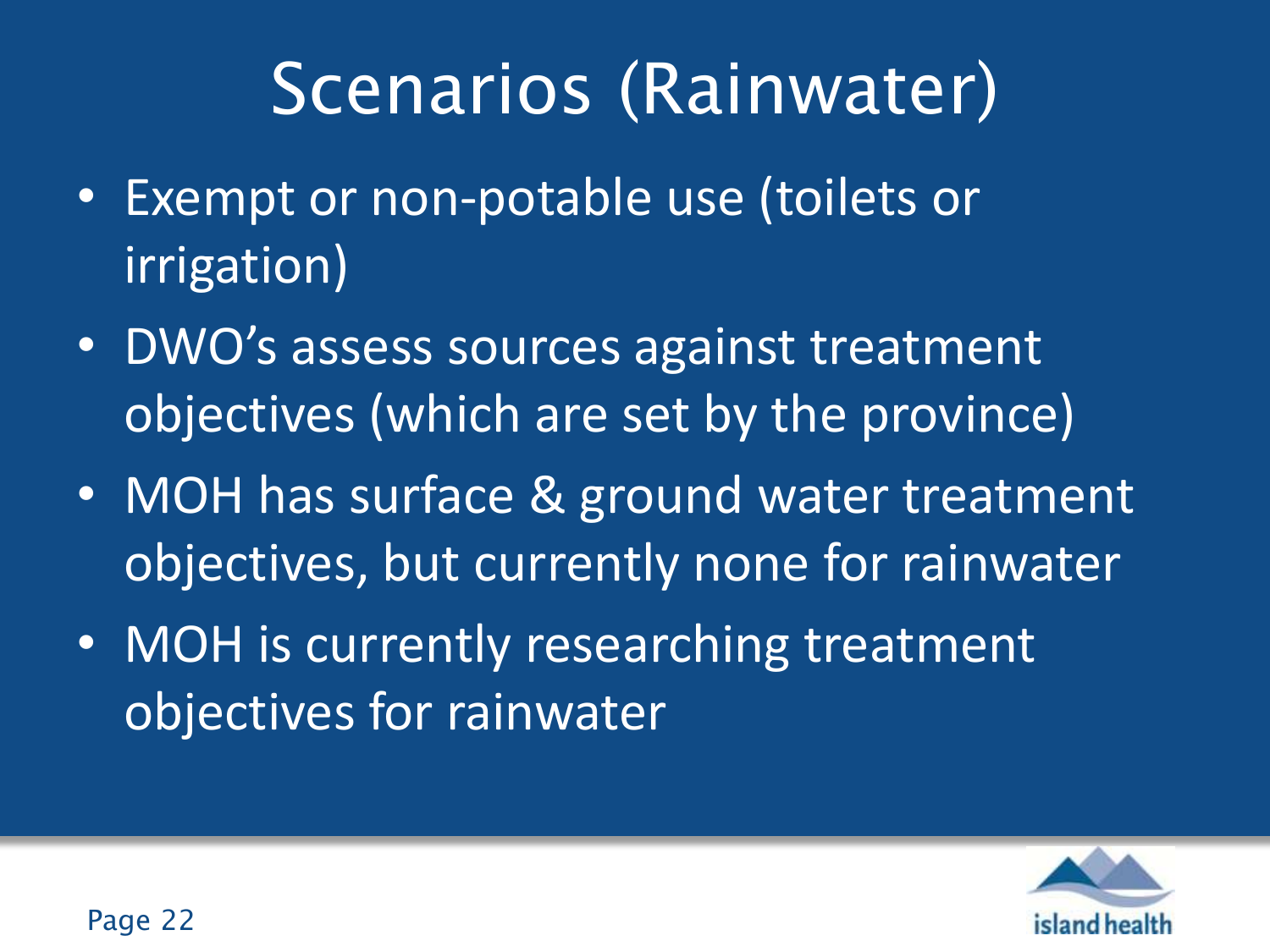#### Resources

Sewerage AP's: ROWP's: https://owrp.asttbc.org/rowp-finder/

P. Eng: https://www.egbc.ca/Member-Directories/Professionals-for-Sewerage-System-Regulation